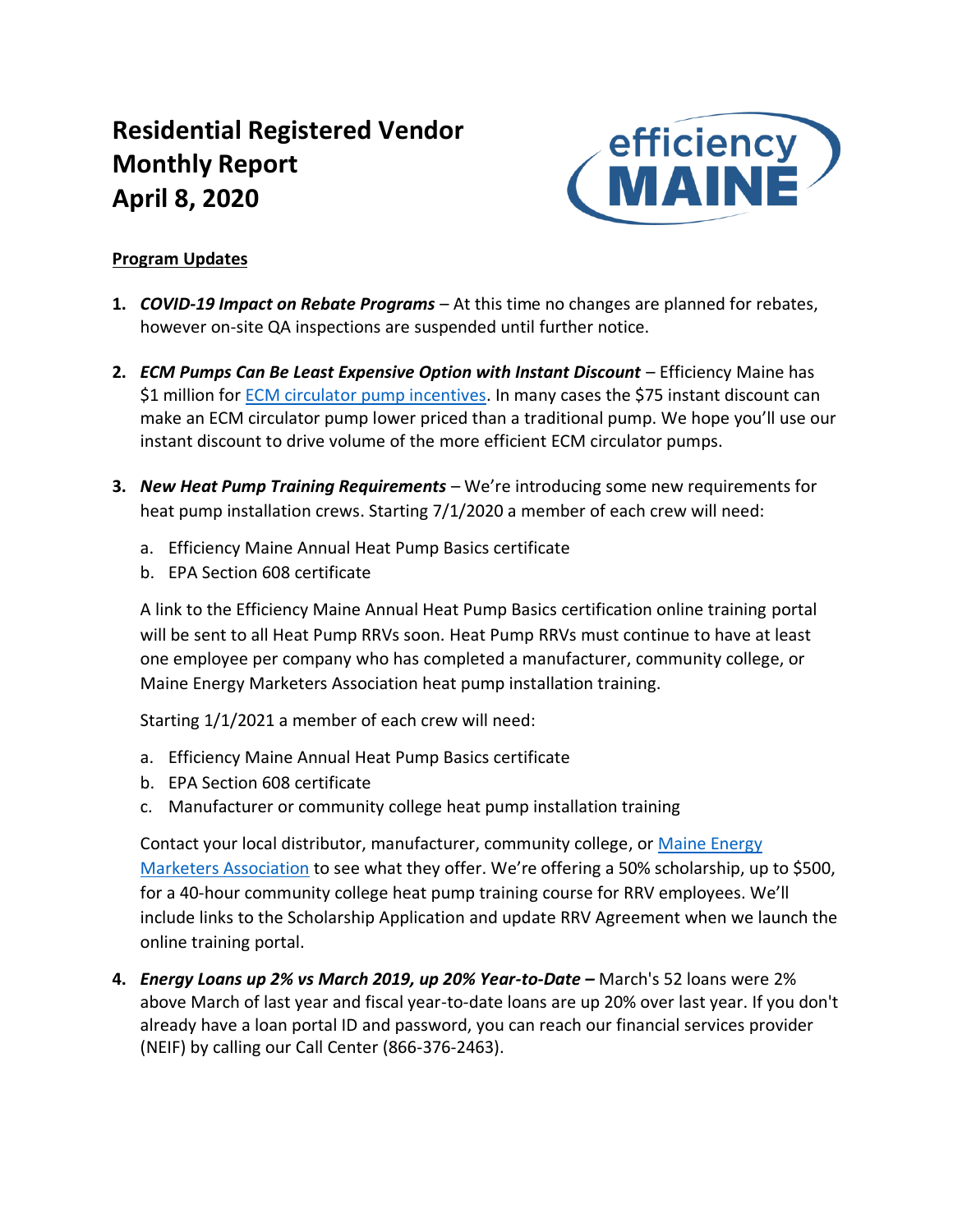**5.** *High Customer Satisfaction with Program* **–** Efficiency Maine gauges customer satisfaction by asking the following question: On scale from 0 to 10, how likely are you to recommend Efficiency Maine Programs to a friend or colleague? We're happy to report that 94% of the program participants who signed up for Quality Assurance inspections since last August responded with a 9 or a 10, details below.

| Rating | # Respondents | % Respondents |  |  |  |  |
|--------|---------------|---------------|--|--|--|--|
| 10     | 702           | 89%           |  |  |  |  |
| 9      | 38            | 5%            |  |  |  |  |
| 8      | 27            | 3%            |  |  |  |  |
| 7      | 6             | 1%            |  |  |  |  |
| 6      | 0             | 0%            |  |  |  |  |
| 5      | ი             | 0%            |  |  |  |  |
| 4      | 1             | 0%            |  |  |  |  |
| 3      | ი             | 0%            |  |  |  |  |
| 2      | n             | 0%            |  |  |  |  |
| 1      | 2             | 0%            |  |  |  |  |
|        | q             | 1%            |  |  |  |  |

# **Tips**

- 1) *Fact of the Month* Heat pumps are used as the primary heating systems in 20,300 Nova Scotia homes, and account for the lowest annual energy bills in the province.
- 2) **Sales Tool of the Month** Engage with Efficiency Maine on Facebook. Keep an eye on our [Facebook page](https://www.facebook.com/EfficiencyMaine) and share our posts that are relevant to your business on your own pages.
- 3) *Tip From the Field –* Our inspectors have found a best practice for sealing exterior wall penetrations. First, an exterior-grade caulking or duct sealant is used on the exterior side. Then, expanding foam can be used from the inside to fill the void and restore the insulation.
- 4) *Rebate Processing Tip* **–** For faster heat pump rebate processing, clearly provide all 6 itemized invoice requirements.



#### **Home Energy Savings Program (HESP)**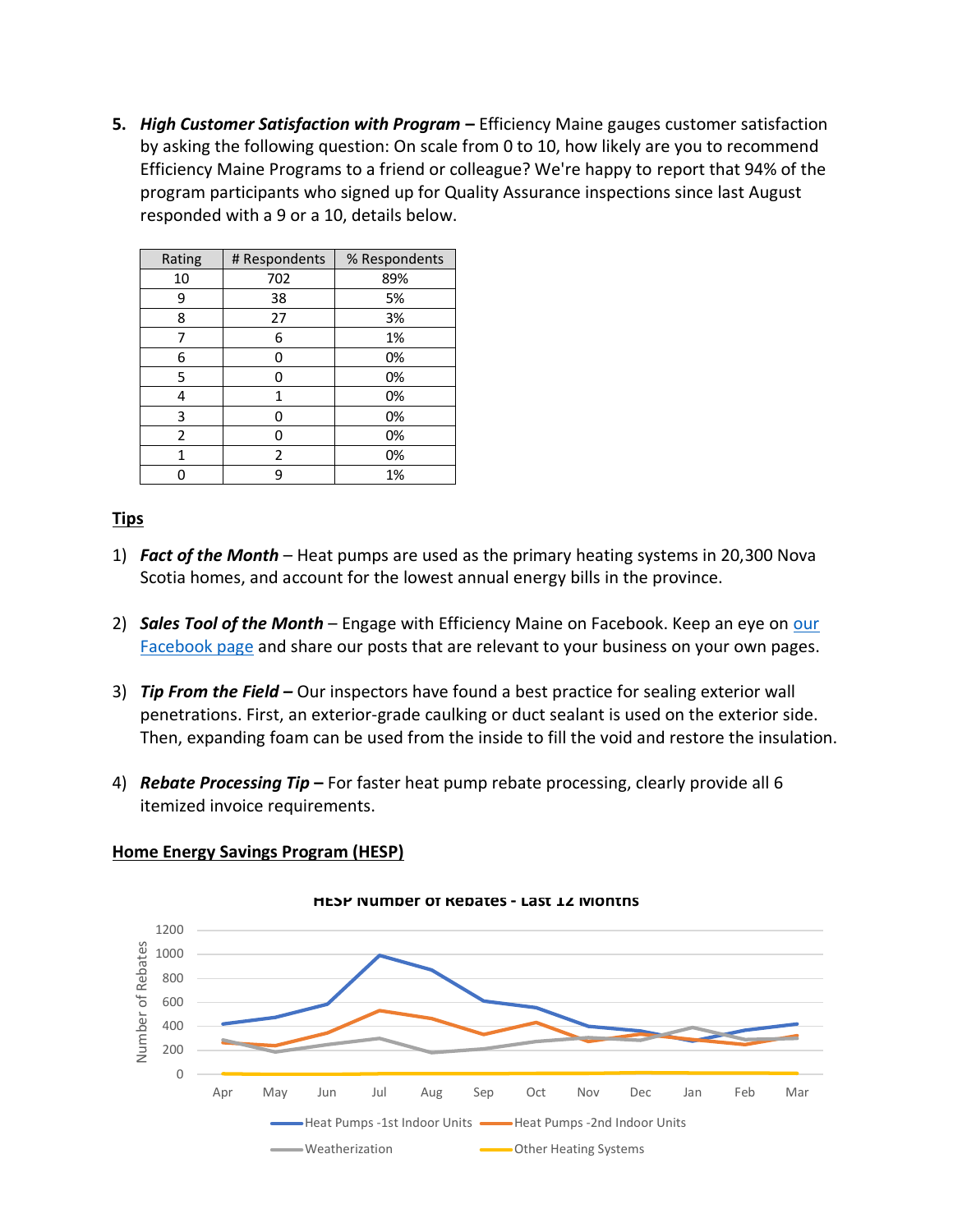| #              | <b>HESP Rebate Type</b>       | 2019  |     |       |       |          |       |       | <b>Total</b> |              |            |            |            |        |
|----------------|-------------------------------|-------|-----|-------|-------|----------|-------|-------|--------------|--------------|------------|------------|------------|--------|
|                |                               | Apr   | May | Jun   | Jul   | Aug      | Sep   | Oct   | Nov          | <b>Dec</b>   | <b>JAN</b> | <b>FEB</b> | <b>MAR</b> |        |
| 1              | Heat Pumps - 1st Indoor Units | 489   | 474 | 585   | 992   | 869      | 610   | 555   | 399          | 361          | 277        | 369        | 420        | 6,400  |
| 2              | Heat Pumps - 2nd Indoor Units | 265   | 239 | 344   | 534   | 466      | 332   | 433   | 275          | 337          | 289        | 247        | 323        | 4,084  |
| $\mathbf{3}$   | Air Sealing                   | 150   | 81  | 83    | 104   | 71       | 73    | 94    | 107          | 114          | 137        | 109        | 113        | 1,236  |
| $\overline{4}$ | <b>Attic Insulation</b>       | 102   | 67  | 78    | 94    | 49       | 67    | 81    | 87           | 86           | 125        | 92         | 94         | 1,022  |
| 5              | <b>Basement Insulation</b>    | 97    | 52  | 58    | 78    | 50       | 40    | 69    | 78           | 63           | 103        | 62         | 64         | 814    |
| 6              | Wall Insulation               | 32    | 28  | 28    | 23    | 11       | 32    | 31    | 33           | 20           | 26         | 27         | 28         | 319    |
| $\overline{7}$ | Geothermal HP                 | 3     | 0   | 0     | 3     | $\Omega$ | 2     |       | 3            | $\mathbf{2}$ | 5          | 5          | 7          | 31     |
| 8              | Pellet Boiler                 | 2     | 0   | 0     | 2     | 4        | 4     | 8     | 5            | 12           | 6          | 7          | 2          | 52     |
|                | <b>Total</b>                  | 1.140 | 941 | 1.176 | 1.830 | 1.520    | 1.160 | 1.272 | 987          | 995          | 968        | 918        | 1.051      | 13.958 |

### **HESP Number of Rebates – Last 12 Months**

**Fiscal Year-to-Date Rebate Comparisons**



# **Fiscal Year-to-Date Rebate Comparisons (DETAILS)**

| # | <b>HESP Rebate Type</b>         | <b>FYTD 15</b> | <b>FYTD 16</b> | <b>FYTD 17</b> | FYTD <sub>18</sub> | <b>FYTD 19</b> | <b>FYTD 20</b> |
|---|---------------------------------|----------------|----------------|----------------|--------------------|----------------|----------------|
|   | Heat Pumps - 1st Indoor Units   | 5,075          | 3,951          | 3,712          | 3,907              | 4,877          | 4,852          |
|   | Heat Pumps - 2nd Indoor Units   | 0              | 0              | 747            | 1,811              | 2,448          | 3,236          |
| 3 | Air Sealing                     | 1,738          | 1,361          | 1,045          | 817                | 1,068          | 922            |
| 4 | <b>Attic Insulation</b>         | 796            | 866            | 698            | 552                | 877            | 775            |
| 5 | <b>Basement Insulation</b>      | 622            | 487            | 402            | 304                | 676            | 607            |
| 6 | Wall Insulation                 | 159            | 199            | 196            | 145                | 298            | 231            |
|   | Geothermal HP                   | 76             | 50             | 69             | 15                 | 21             | 28             |
| 8 | Pellet Boiler                   | 254            | 65             | 69             | 48                 | 40             | 50             |
|   | <b>Total Measures Installed</b> | 8,720          | 6,979          | 6,938          | 7,599              | 10,305         | 10,701         |